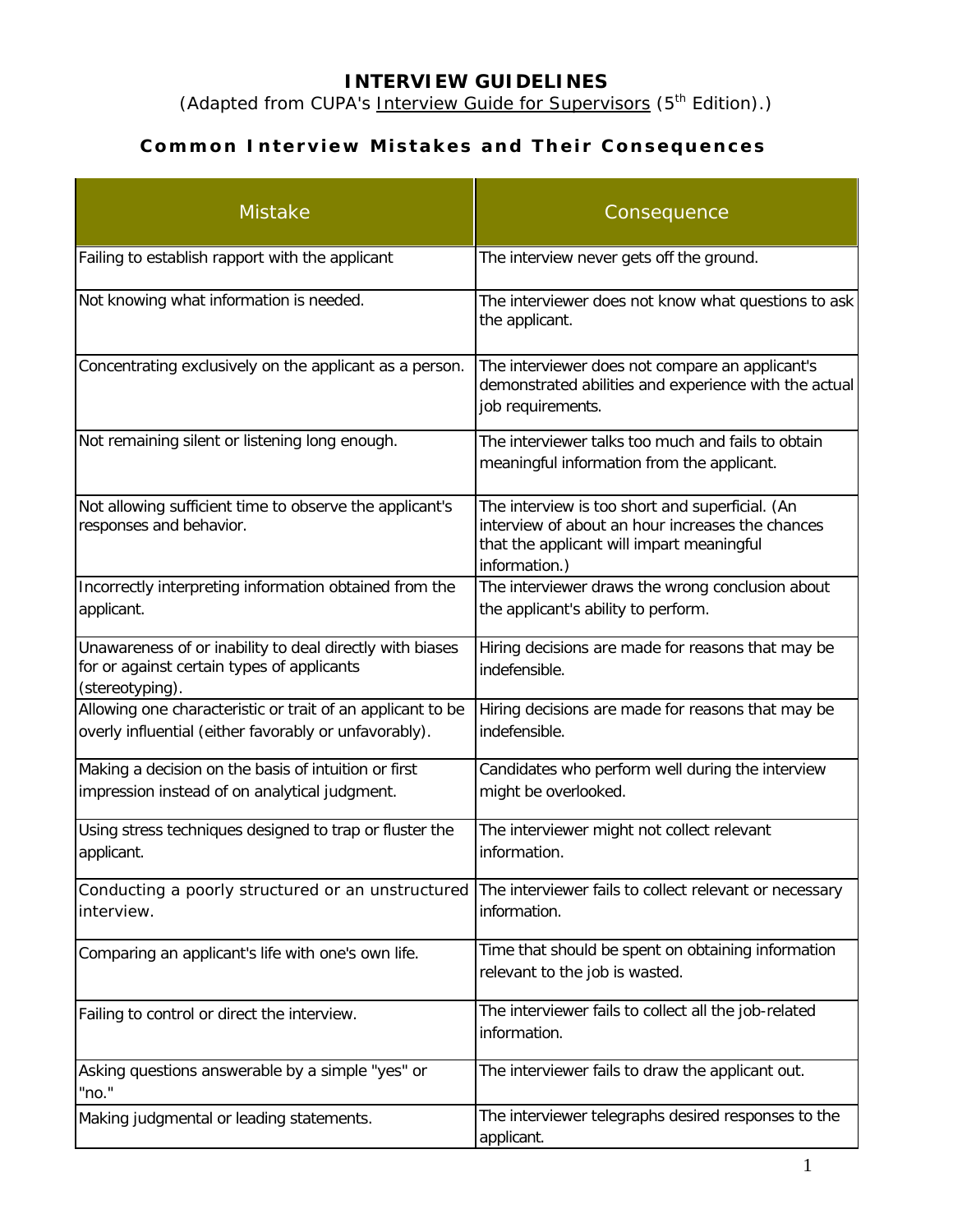# **Common Rating Errors**

| Name of Error    | <b>Description</b>                                                                                                                                |
|------------------|---------------------------------------------------------------------------------------------------------------------------------------------------|
| Halo effect      | The tendency to rate a person high on all factors even<br>though the person was outstanding on only one factor                                    |
| Horns effect     | The opposite of the halo effect                                                                                                                   |
| Central tendency | The inability to rate all or most applicants anywhere but in the<br>middle                                                                        |
| Similar to me    | The tendency to rate higher those people who look, act, or<br>have a background most like the interviewer                                         |
| First impression | Making the hiring decision within the first few minutes of<br>the interview, instead of evaluating all the information from<br>the full interview |

## **Sample Interview Questions**

### **Past work experience in general**

- 1. Please describe your present responsibilities and duties.
- 2. How do you spend an average day?
- 3. How has your current position changed from the day you started until now?
- 4. What would you have changed about your last job and why?
- 5. Describe the most complex problem you had to solve in your last/current position.
- 6. Discuss some of the problems you have encountered in past positions.
- 7. What do you consider to be your most important accomplishments in the last three positions you have held?
- 8. What were some of the setbacks or disappointments you experienced in the last three positions you have held?
- 9. Why did you leave your last employer/why would you consider leaving your current employer?
- 10. What would you want in your next job that you are not getting now?
- 11. Describe your involvement with committees, your role on the committees, and what you learned from each experience.
- 12. In previous positions, how much of your work was accomplished alone and how much as part of a team effort?
- 13. What was the most radical idea you ever introduced to an employer, and what was the result?
- 14. What were you most significant contributions or accomplishments in your previous position(s)?
- 15. Give me an example of a time when you questioned a policy or procedure when it might have been better or easier to go along with it.
- 16. What kinds of policies and procedures have you created and to whom did you take them for approval?
- 17. Describe the most difficult interpersonal challenge you have been faced with and what you did about it.
- 18. Have you had public speaking experience? If so, who was the audience, and what was the purpose: selling, informing?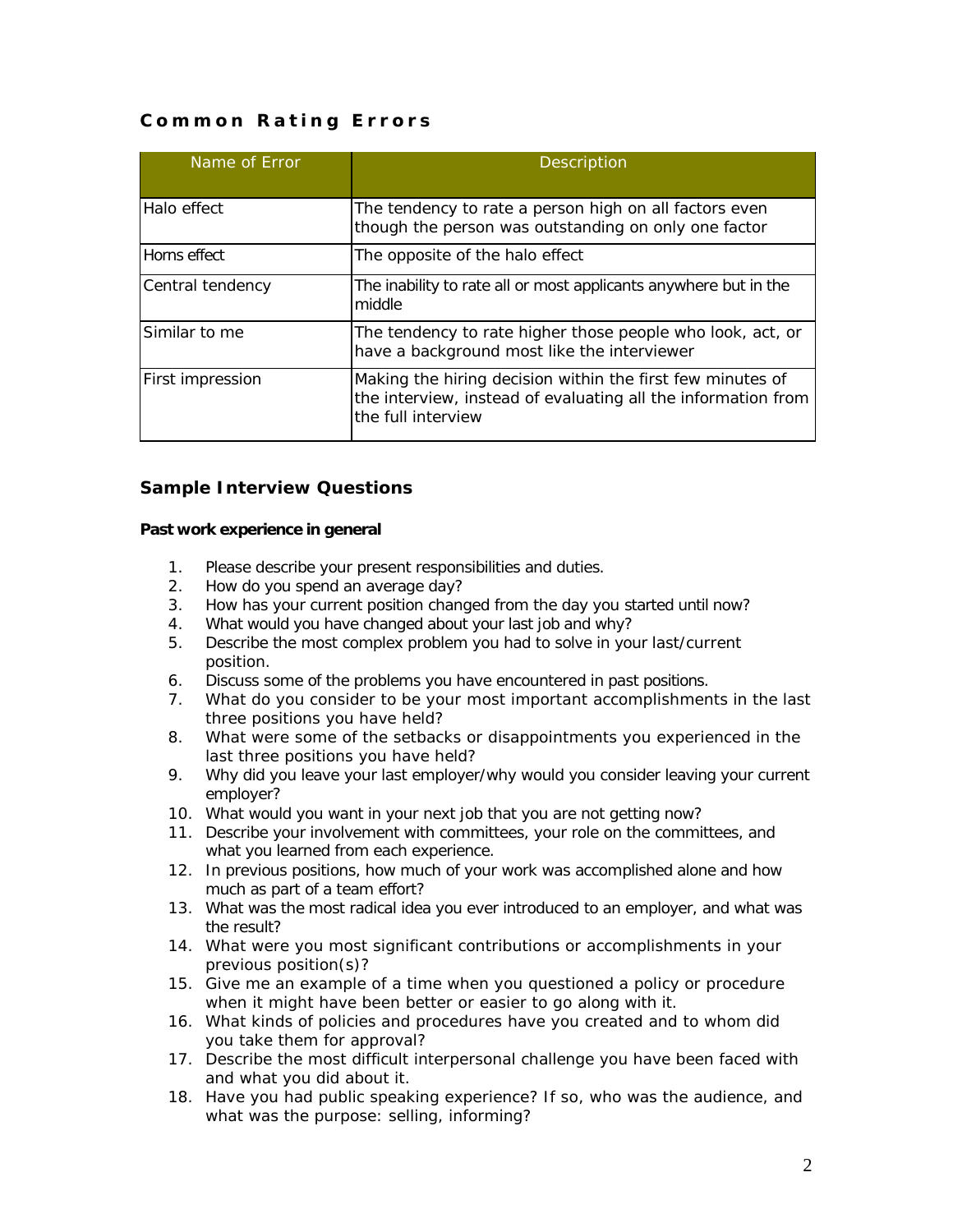- 19. Give an example of a potentially volatile situation or individual that you successfully calmed down and how you went about it
- 20. Describe a time when you went "beyond the call of duty" to accomplish a task.
- 21. Describe the most difficult person you have ever worked with and how you handled him or her.
- 22. Describe a situation in which it was necessary for you to mediate or negotiate a solution or compromise.
- 23. What kinds of work pressures do you find the most difficult to deal with?
- 24. Describe what you mean by "on-the-job stress."
- 25. Describe a time when you felt you "lost your cool" on the job and the result.
- 26. Describe the best boss you ever had.
- 27. Describe the worst boss you ever had
- 28. Tell me about a failure in your working life and why it occurred.
- 29. What could your last employer have done to keep you?

### **Relevant education and training**

- 1. Why did you choose the particular college you attended?
- 2. What determined your choice of major?
- 3. How do you think college contributed to your overall development?
- 4. In what way do you believe your education and training has prepared you for this position?
- 5. What special training do you have that is relevant to this position?
- 6. What licenses or certifications do you have that are relevant to this position?
- 7. What professional affiliations do you have that are relevant to this position?

## **The vacant position and institution**

- 1. What do you know about our college and why do you want to work here?
- 2. In what way does this position meet your career goals and objectives?
- 3. If you were hired for this job, in what areas could you contribute immediately, and in what areas would you need additional training?
- 4. What changes and developments do you anticipate in your particular field mat might be relevant to this position?
- 5. What are your salary expectations if offered this position?
- 6. Can you perform all the essential functions of tins job with or without reasonable accommodation?
- 7. Are you able to travel as required by this position?
- 8. Are you able to relocate, if necessary?

### **Attendance and punctuality**

- 1. How many days of work did you miss, other man for medical reasons, in the last year you worked?
- 2. How many times were you tardy for work in the last year you worked?
- 3. What do you consider to be good attendance?
- 4. What do you consider a legitimate reason for missing work?
- 5. Do you know of any reason why you would not be able to get to work on time on a regular basis?
- 6. Are you able to work overtime?

## **Clerical/secretarial work**

- 1. What word processing systems have you worked with, and what are the advantages and disadvantages of each?
- 2. Describe the kinds of telephone and receptionist duties you have had, being specific about the number of calls and walk-ins you received in a typical day.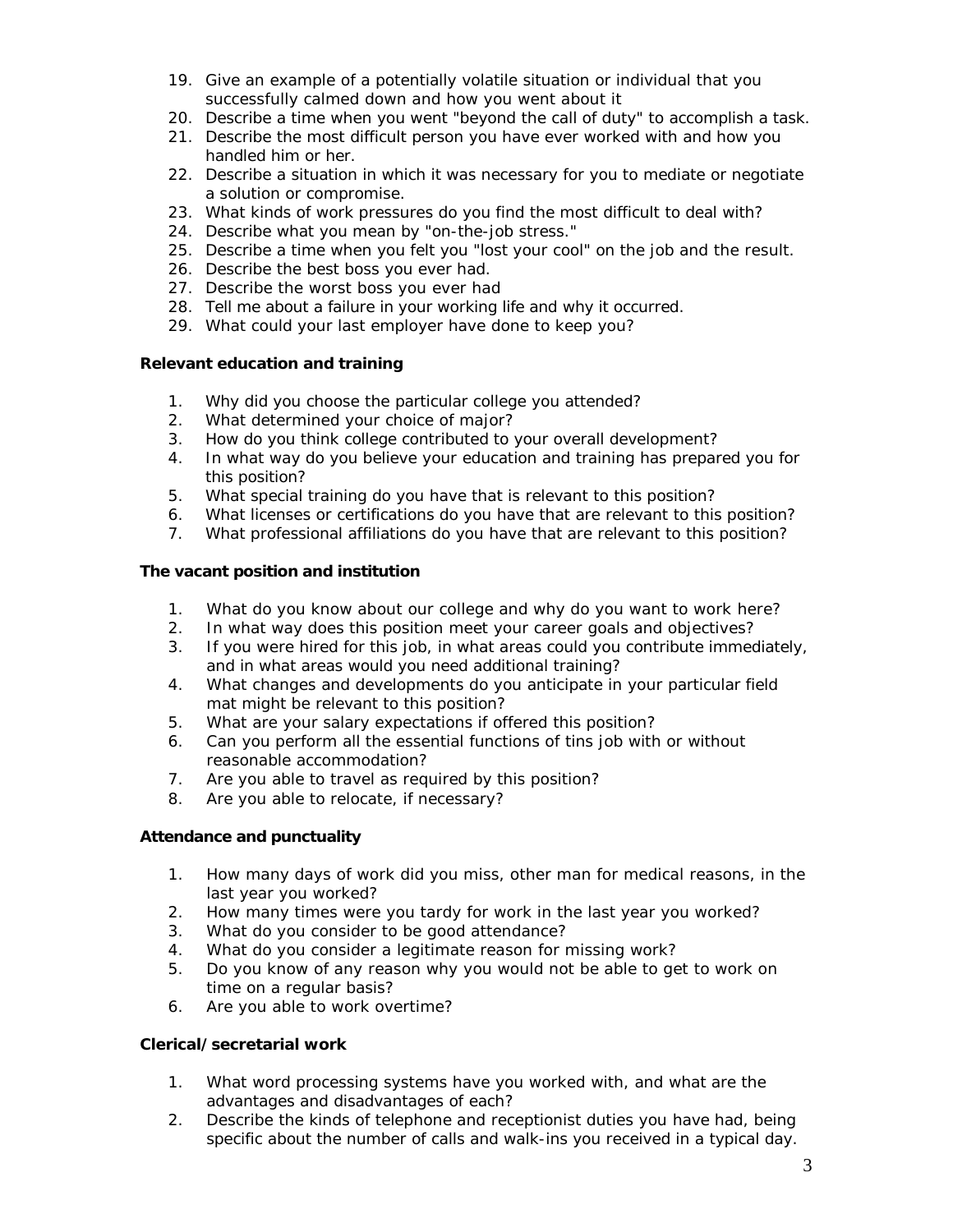- 3. Describe your past experiences with scheduling of appointments.
- 4. Give me an example of a task you performed mat required attention to detail, and what you did to ensure accuracy.
- 5. What are some of the more unusual assignments you have been given?
- 6. What kinds of filing systems have you used and/or created?
- 7. Which decisions could you make on your own, and which did you refer to your boss?
- 8. What kinds of reports did you develop, create, or produce?
- 9. What volume of mail did you typically process in a day?
- 10. What kinds of correspondence have you written on your own initiative?

#### **Supervision**

- 1. Describe me positions in which you have had supervisory responsibility. How many people have you supervised and in what kinds of positions? Did you have hiring/hiring authority?
- 2. Give an example of a time when you were disappointed by an employee's lack of accomplishment and what you did about it.
- 3. What are the generally accepted steps in progressive discipline?
- 4. In your experience, what kinds of things motivate an employee?
- 5. Describe what is meant by "problem employee."
- 6. Describe a sticky situation with an employee and what you did about it
- 7. Describe an innovative way you handled a conflict involving two or more of your subordinates.
- 8. What kinds of things can a supervisor do to create a positive working environment?
- 9. What training and experience do you have in listening skills?
- 10. Approximately how many people have you personally hired in your career?
- 11. Describe an effective performance planning and review process.
- 12. What methods of communicating with subordinates have you found most successful?
- 13. What recognition and reward systems for subordinates have you found most effective?
- 14. What is the role of a supervisor, in your opinion?
- 15. What are the major responsibilities of a supervisor, in your opinion?
- 16. What is an effective training and orientation program for a new employee?
- 17. Describe the most serious complaint an employee brought to your attention and what you did about it.
- 18. Give an example of the most novel idea an employee presented to you and what you did about it.
- 19. What is meant by the term "protected class" under civil rights laws?
- 20. Under federal wage and hour laws, describe "exempt" and "nonexempt" employees.

#### **Management**

- 1. What was the level of your decision-making authority in past positions?
- 2. Describe a decision you made that had an unhappy result.
- 3. Give me an example of a decision you made that backfired and what you did about it.
- 4. Give an example of a decision you made that turned out better than you believed possible.
- 5. Describe a time when you made a decision in the absence of a clear policy regarding the issue.
- 6. Have you experienced political pressure that interfered with your getting the job done?
- 7. Describe your experience with setting goals and objectives.